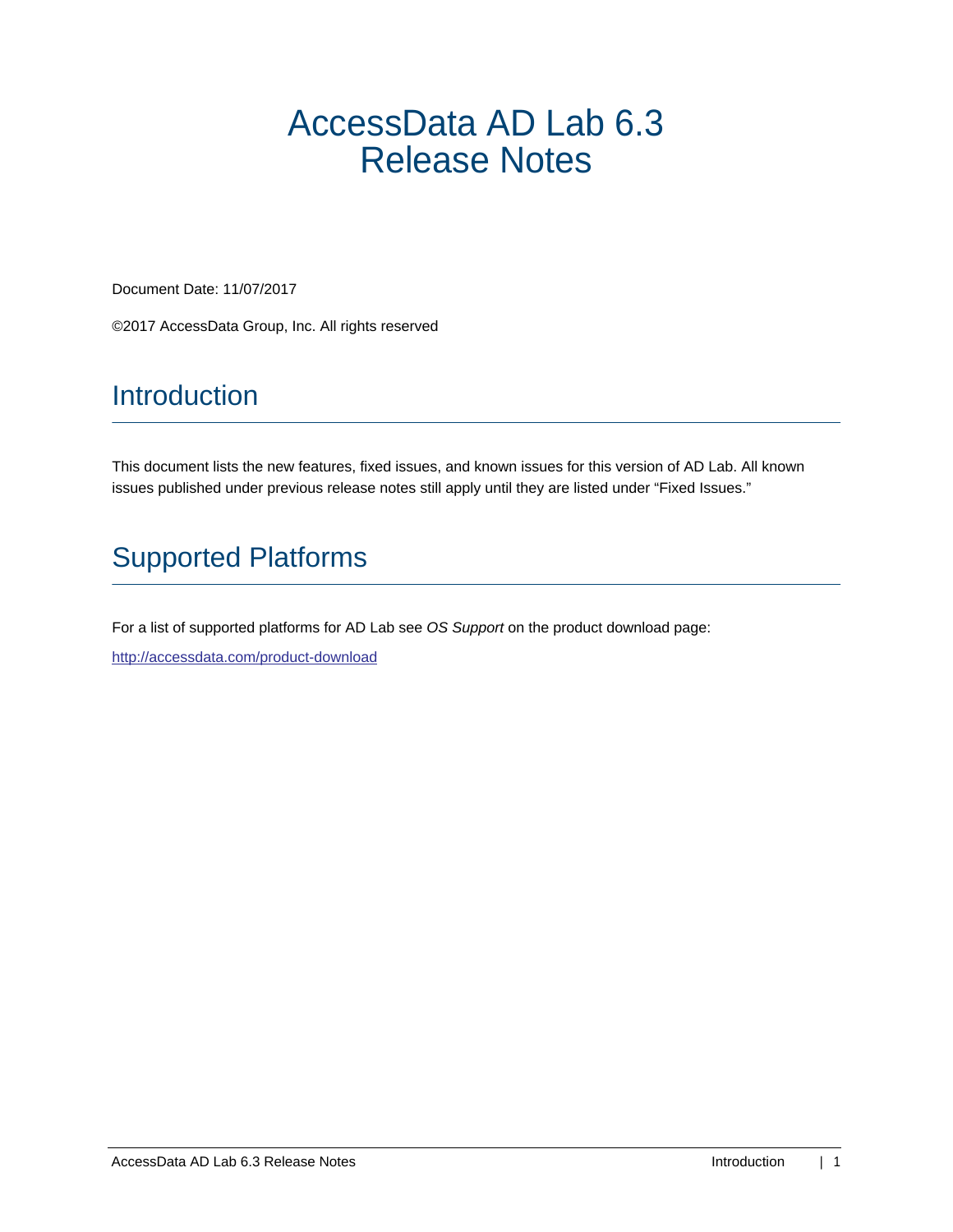# New and Improved in 6.3

The following items are new and improved for this release:

# Cloud Hosting

## *Lab in the Cloud*

Lab is now available in the cloud via Amazon Web Services (AWS) using either the AWS Marketplace App or inhouse AWS servers. Using cloud servers provides additional distributed processing capabilities. See your sales representative for details.

# Customizable Processing

### *Processing Profiles*

The Processing Profile buttons are now customizable. Users have the ability to change the settings and the names of the profile buttons for a new case. This allows administrators to create a list of standards for their individual organization's processing procedures. (7242)

The Forensic Processing option now consists of the previous Baseline processing options. (6090)

# Indexing Flexibility

## *Exclusion Filter*

There is a new filter capable of excluding selected files prior to review. This allows users to filter out unnecessary items, items not included in a warrant, or other data they wish to exclude from their evidence review. It also shortens the amount of time spent processing and allows users to get into a case faster than if the full data set were processed. Items can be filtered out based on File Type, File Size, and Date. (8243)

## *Indexing*

There is now greater flexibility in the indexing feature. Users can change indexing options within the additional analysis window, allowing investigators the ability to perform multiple passes on the evidence load as they refine the targeted data. (6733)

Users can also choose specific file categories to index, allowing investigators to index uncommon formats or exclude formats that are slowing down the review process. (6733)

## *Index Search Regex Support*

There is a new import/export feature built into index search that allows users to save, edit, and share regex (TR1) expressions with other investigators. (6611, 7278)

There is a new option, Enable TR1 Expressions, that can be selected during case creation to ensure the use of regex TR1 statements return the expected results. (7279, 7282)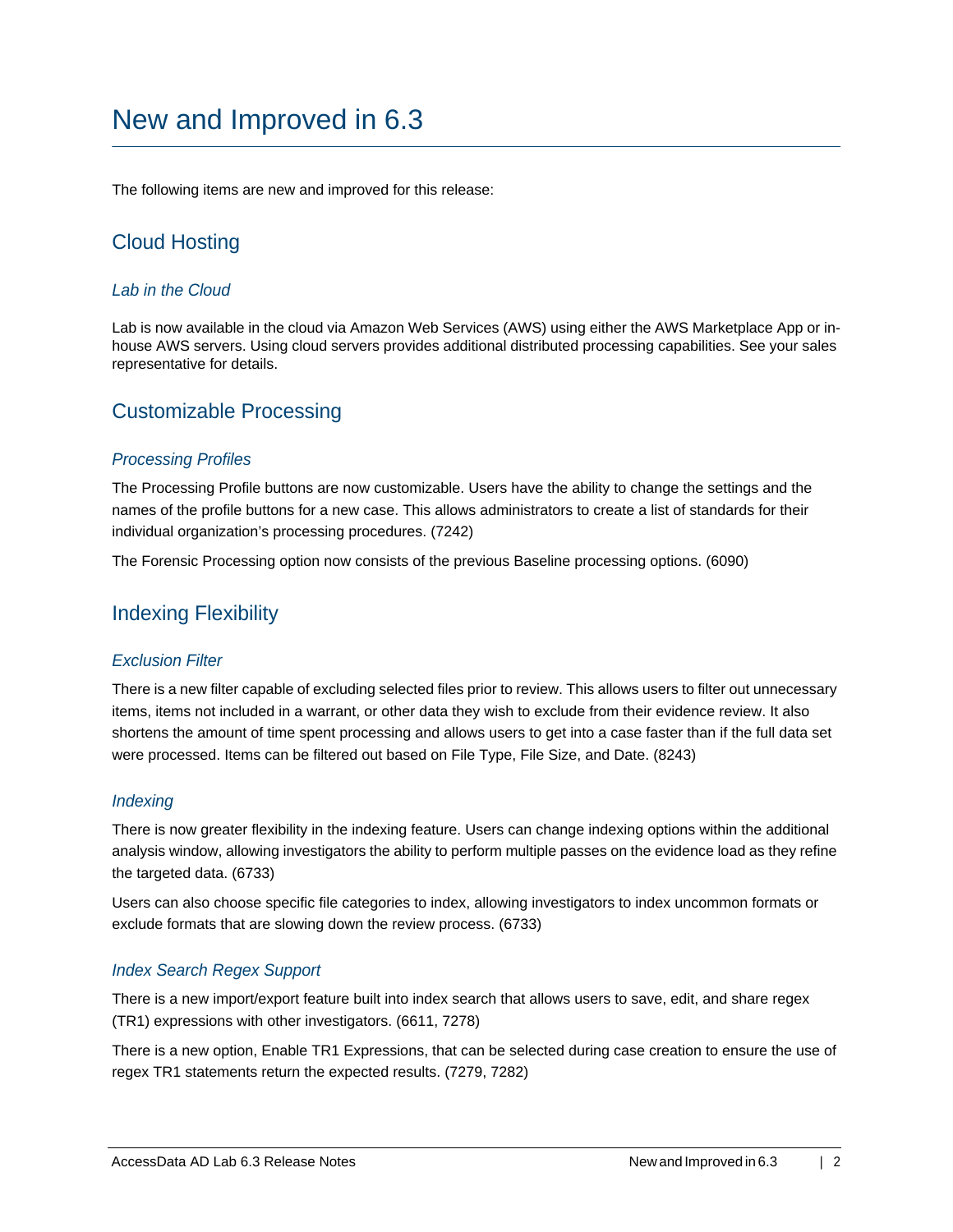# KFF (Known File Filter)

The KFF architecture and features have been updated.

The KFF Server now runs as a different service.

In versions 5.6 through 6.2, the KFF Server ran as the AccessData Elasticsearch Windows Service. In 6.3 and later, the KFF Server uses the AccessData Cassandra service.

Important: If you are upgrading from 6.2 or earlier, all KFF data must be created in or migrated into the new KFF Server.

Hash Manager Migration Tool

If you are upgrading from 5.6 through 6.2, there is a new tool that lets you migrate custom KFF data to the new KFF Server on 6.3.

Important: NIST NSRL, NDIC HashKeeper, or DHS library data from 6.2 and earlier will not be migrated when using the Migration Tool. You must re-import those using the 6.3 KFF Import Tool.

• KFF Import Utility

This utility has been updated to use the new KFF Server.

If you are upgrading from 5.6 - 6.2, make sure to install and use the new 6.3 version.

• NDIC HashKeeper and DHS libraries

To use these libraries, you must import new versions of the files using the 6.3 version of the KFF Import Utility.

NDIC HashKeeper and DHS libraries are now downloaded from AccessData and installed as CSV files.

• NIST NSRL

To import NSRL data, you can do one of the following:

- Download version 2.58 or later RDS files from nist.gov and import them.
- Download version 2.54 files from AccessData and import them.
- Deleting NDIC, DHS, and NSRL libraries.

You can now delete these libraries from within the AD Lab application.

**Important:** Deleting these libraries from the application can take from one to several hours. We recommend that you delete these libraries using the KFF Import Utility.

Export/Import

When you export and import KFF data, the Binary format (Entire Library) is no longer available. CSV is the only export format supported.

# Job Management Improvements

## *Processing Management Queue*

All users now have the ability to see the full list of active processing jobs for cases they have permissions for, regardless of the case or user that initiated it. They also have the ability to change the order of the processing queue for unstarted jobs in order to move high priority evidence items to the top of the list.(8289, 8242)

# Third Party Integration

## *Belkasoft Integration*

When a Belkasoft license is on your dongle, you will now have access to utilize Belkasoft parsing technology, adding 150 additional parsers. Contact your sales rep for details.(3139, 9819)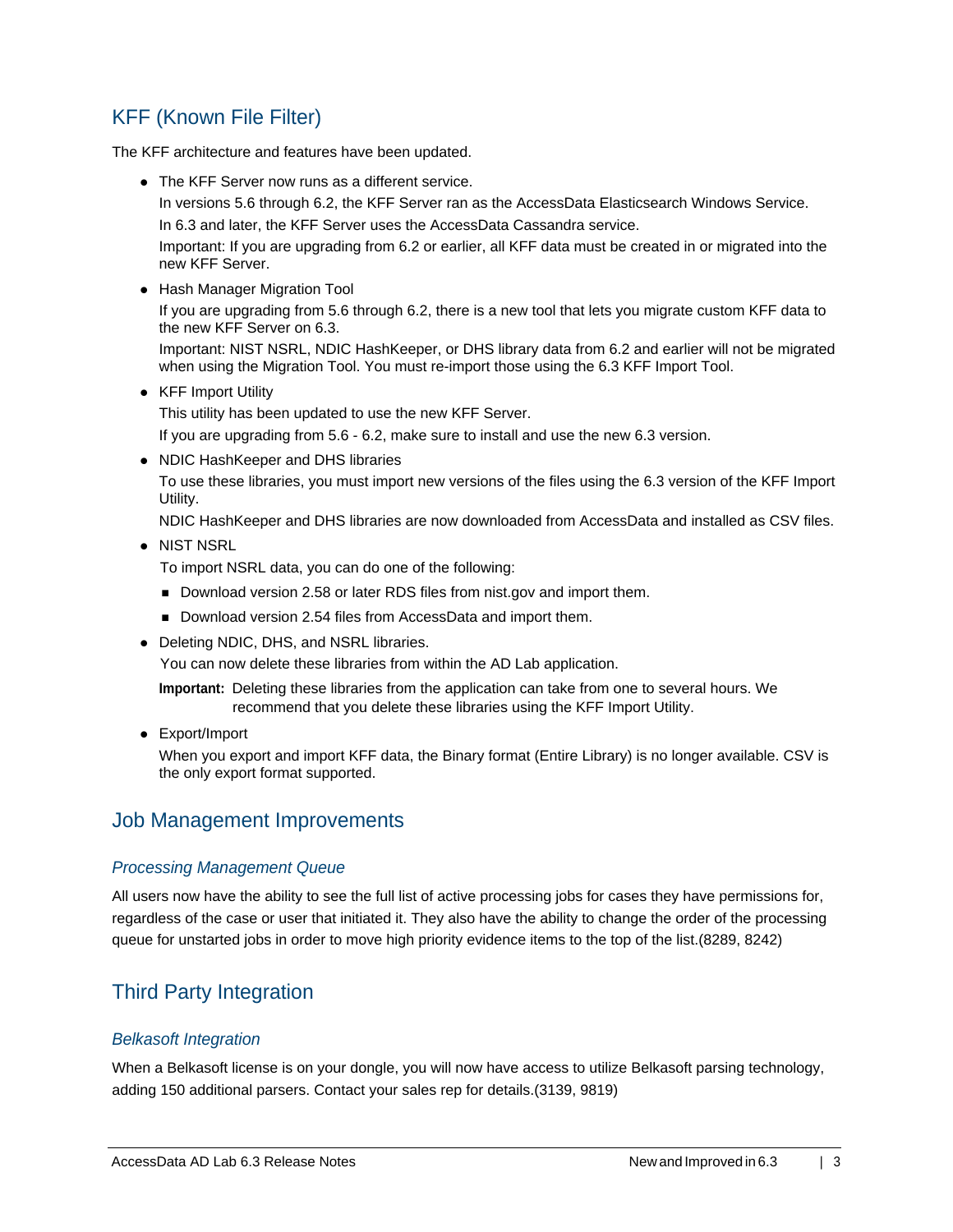# *iSubmit Integration*

Users now have the ability to pull pertinent information from iSubmit and auto-create a case with that information, allowing investigators to track a case from start to completion within the iSubmit program. (8238)

You will need to put the iSubmit key in the registry for this to work. The key is a REG\_SZ. You will need to create the following:

[HKEY\_LOCAL\_MACHINE\SOFTWARE\AccessData\Products\Forensic Toolkit\6.3] "iSubmitLicense"=[The iSubmit license number you have obtained from iSubmit]

## *PhotoDNA*

PhotoDNA has been removed as a stand-alone product. It is now part of the Project VIC functionality.

# *Project Vic Integration*

FTK now has the ability to import and export Project Vic data using the new Create Project VIC Bookmark option. (7236, 7237)

# Usability Improvements

# *Audit Log Update*

Audit logs now include records for when an administrator changes permissions for a user or group. (8241)

# *Column Setting for Chat Messages*

There is a new Chat Messages column setting option. When applied, this option will automatically populate the File List with the following columns: Name, Item Number, Label, Item Description, Created Date, Accessed Date, Modified Date, Chat To, Chat From, Chat Message, Item Source. (11298)

## *Email Notifications*

Users can be alerted via email when the following items occur: (8248, 8285, 8240)

- A user is granted permissions for a case
- Data is added to or removed from a case a user has permission to access; the email is sent once the job has completed

The notification email includes the case name as well as changes to the case or permissions. Emails can be sent to multiple email addresses at the same time.

# *Evidence Tracking*

Details about when evidence was collected, what version of the software was used, as well as other pertinent details for chain of custody are now automatically recorded for FTK Imager, MPE+, and Cellebrite. (8251)

# *Weighting Criteria in Search*

It is now possible to configure and change the weighting criteria when sorting index search terms. This returns a weighted percentage for each item when the index search results populate. (8259)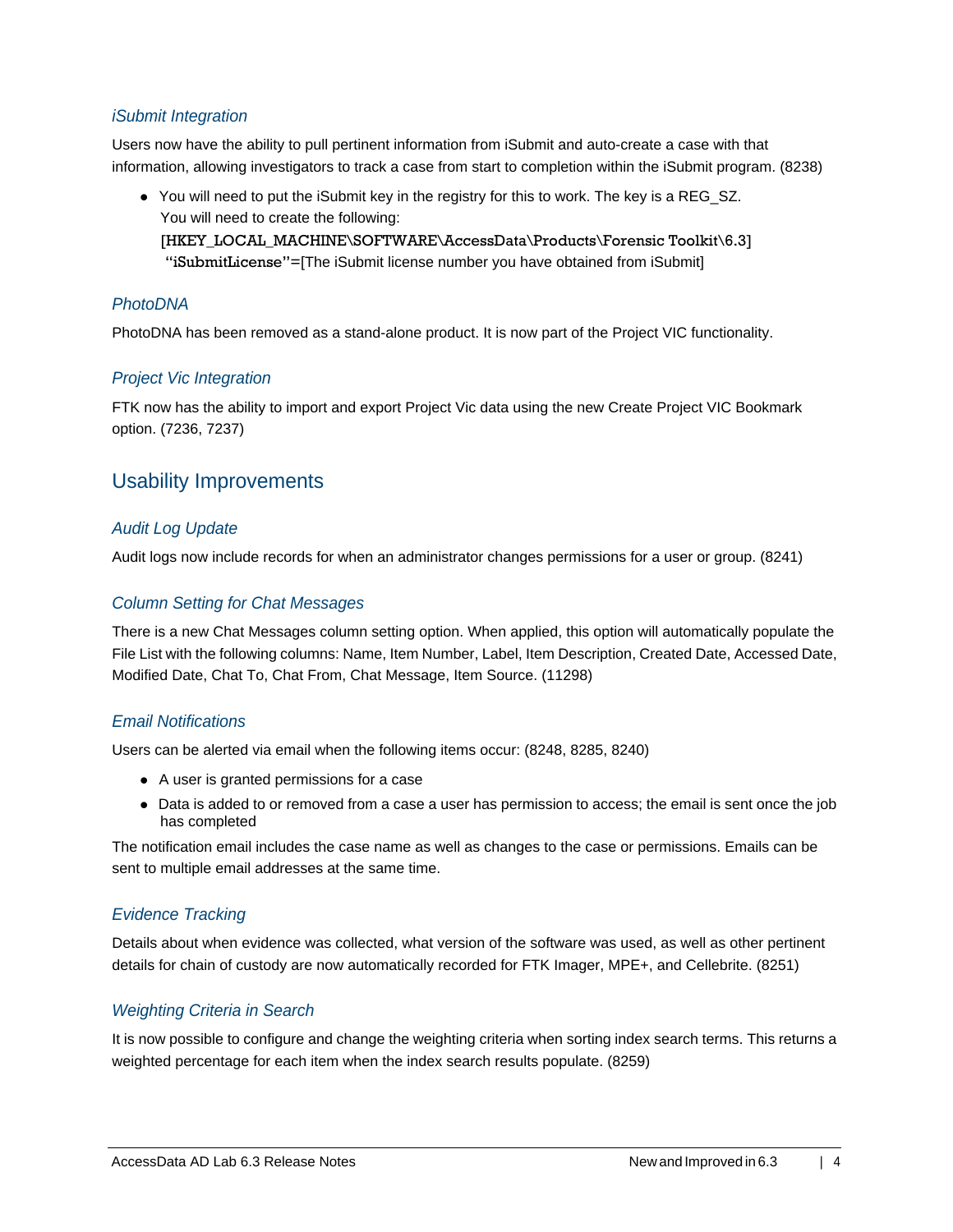# **Miscellaneous**

# *Agent*

There is a new field in the Agent Dialog called Agent Name. This allows investigators to name the agent being installed in order to avoid confusion when IP addresses change. This 'friendly' name will apply to the machine on which the agent is located. (9122)

### *CodeMeter*

CodeMeter has been updated to version 6.50b. (6722)

### *Geolocation*

Geolocation data now works directly out of the box. It no longer requires the KFF or separate installations to function. (9768)

### *Mobile Phone AD1 Import Improvements*

FTK has changed the way AD1 files created in MPE+ are uploaded, making it easier to view the file structure and drill down into specific files.

### *PostgreSQL*

PostgreSQL has been updated to version 9.6.3. (6757)

#### *Recycle Bin*

Users can now properly parse recycle bin offsets for Windows 10. (5066)

## *SQLite Query Builder*

Users can now produce an HTML report of an unsupported SQLite database. (5943)

## *System Information Reports*

It is now possible to right click on the system information and generate a CSV, XML, or HTML file to be included in reports. (7246)

### *UI*

Users can now alter the standard color template of the file list to their desired colors. (8273)

The colors must be manually modified within the Preferences.xml file. Please refer to the current user guide for more information.

### *Windows Creator Edition*

Windows Creator Edition is now supported. (5943)

## *Windows Thumbnail Enhancements*

Users can now parse thumbs.db path information for Windows 10.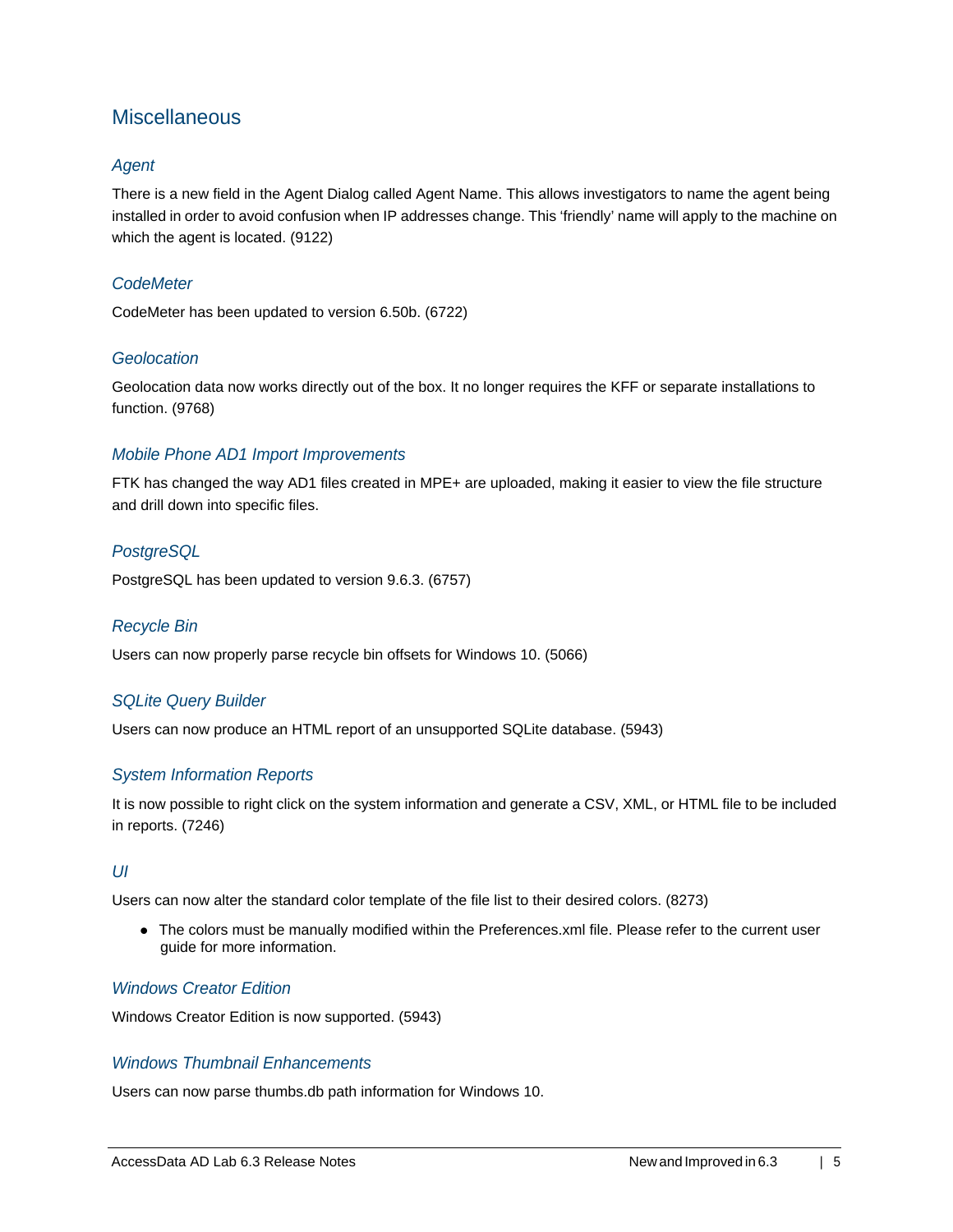Users can parse out the path of images from a centralized thumbcache. (5062, 5063)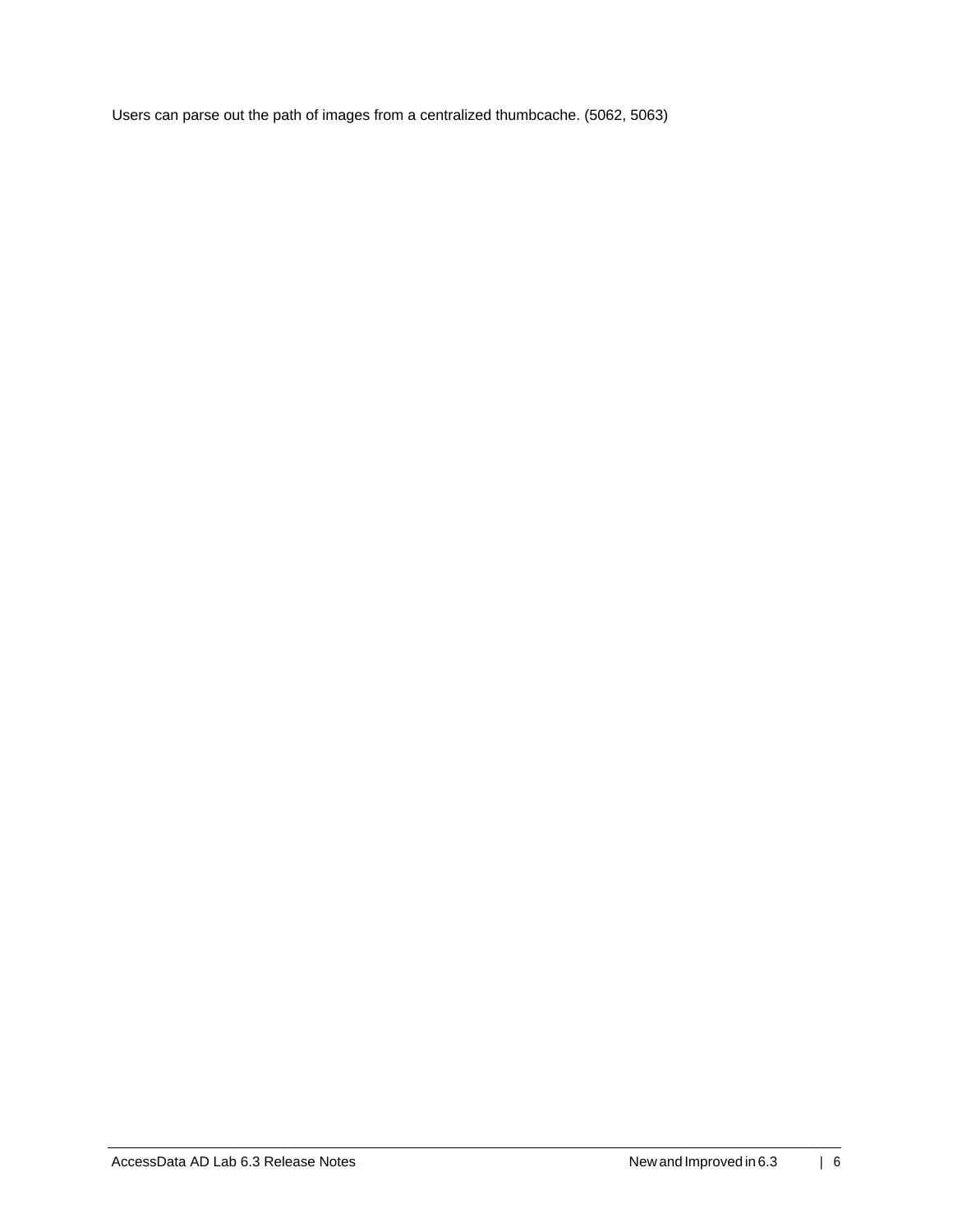# Fixed Issues in 6.3

- When exporting file list information, a formatting issue in the path column was fixed so that there is no longer a line break in the path. (8565)
- The **Verify Image** option on certain images no longer shows the incorrect name of the item selected for verification and reports properly. (5980)
- Improved handling of FAT16 images when using the **Restore Image** functionality. (5078)
- WeChat support has been updated to include additional formats on both iOS and Android. (9112, 9391)
- Improved handling of FileVault2 files. (2391)
- Visualization no longer crashes when it encounters files it cannot identify. (9120)
- File names now use the setting document numbering tied to page numbering when exporting load files from FTK instead of uniquely sequenced document page numbering. (8562)
- Improved handling of the Chat Count column info for WhatsApp (Android) and WeChat (iOS). (8009)
- Fixed the issue where changing the Processing Profile to certain options caused a database connection error to show in the UI. (8011)
- Improved handling of compressed Mac image files. (6727)
- Fixed a refresh issue between the File List and the Evidence Tree window. (8007)
- The **Merge Case Index** checkbox is now available to users who have the appropriate rights and roles. (7125)
- The Common Temp file is no longer deleted on shutdown, possibly orphaning pending processes. Users are able to delete the temp directory when they deem it safe. (9994)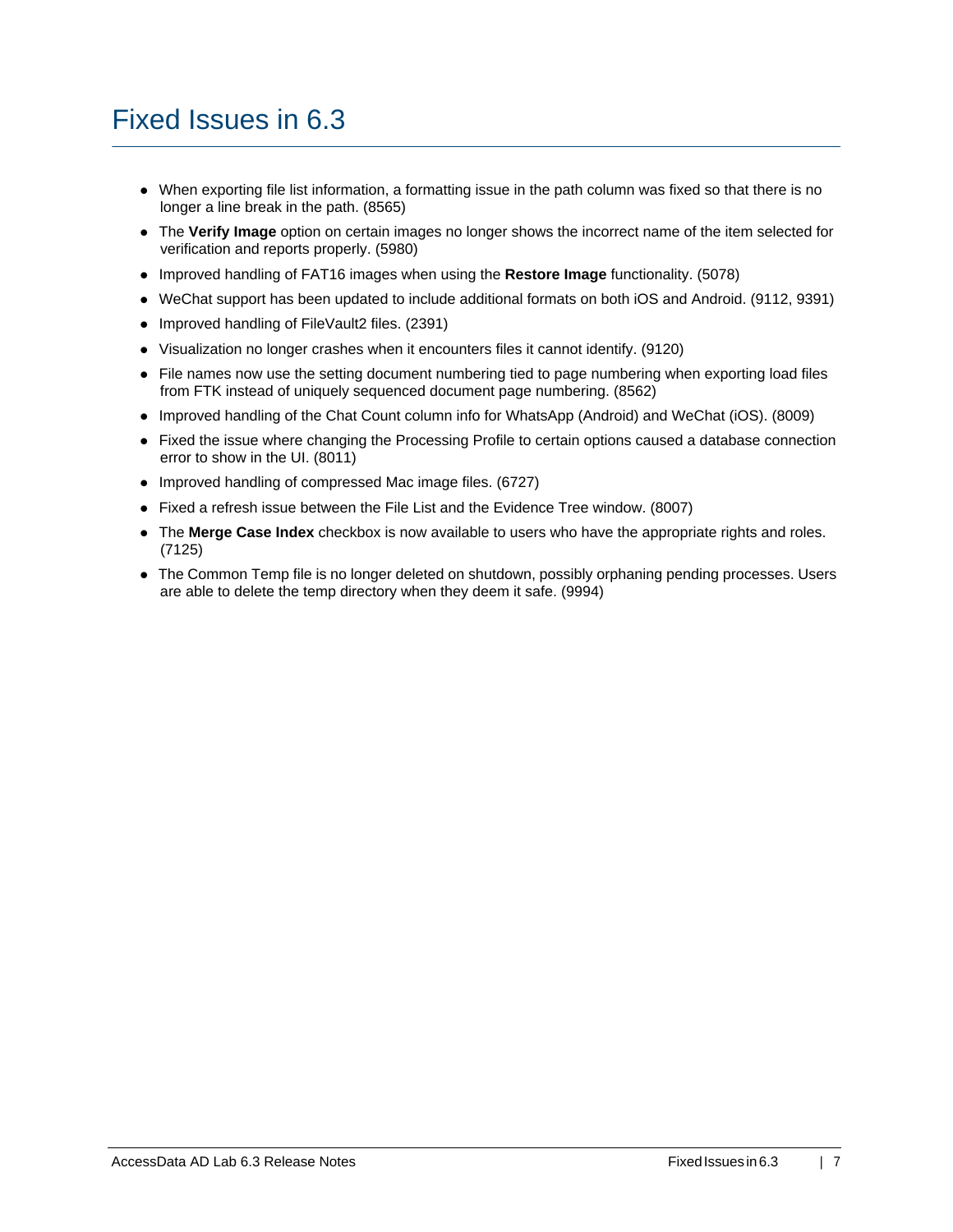## *Latest Documentation*

The documentation is sometimes updated. For the latest documentation, see the product download page: [http://accessdata.com/product-downloado](http://accessdata.com/product-download)r download the zip file from [www.accessdata.com/](www.accessdata.com/productdocs/adlab/adlab.zip) [productdocs/adlab/adlab.zip](www.accessdata.com/productdocs/adlab/adlab.zip)

### *Installation and upgrade*

 $\odot$ 

- The FTK Suite (FTK, AD Lab, AD Enterprise) no longer supports multiple products of the same version running on the same machine at the same time. The user can only install one of the three products of a specific version on a single machine. (29786, 30927)
- AD Lab supports Distributed Processing Engines (DPEs).

## *Upgrading CodeMeter*

- AD Lab 5.6.1 and later include an updated version of CodeMeter Runtime Kit (5.21).
	- If this is a new installation of AD Lab you do not need to do anything and the latest version of CodeMeter is installed.
	- If you are upgrading to AD Lab 5.6.1, be aware that a security vulnerability has been detected in Codemeter 4.5. However, if you simply upgrade from CodeMeter 4.5 to 5.21, the vulnerability remains. To fix the vulnerability, you must manually uninstall 4.5 before installing 5.21. If you are upgrading to AD Lab 5.6.1, manually uninstall CodeMeter first and then install AD Lab 5.6.1 which will install a clean CodeMeter 5.21. Otherwise, after upgrading to AD Lab 5.6.1, manually uninstall CodeMeter 4.5 and then manually install CodeMeter 5.21.

## *Running PostgreSQL on a Virtual Machine*

• If you run PostgreSQL on a virtual machine with a dynamically allocated virtual hard drive, you must manually stop the PostgreSQL service before rebooting the virtual machine. Otherwise, PostgreSQL will become corrupted.

If you run PostgreSQL on a virtual machine with a fixed size virtual hard drive, then PostgreSQL will not become corrupted when rebooting.

## *KFF*

- The KFF Server now uses the Apache Cassandra database. The version of Cassandra being used requires 64-bit Java 8. No other version of Java (7 or 9) is currently supported.
	- To install Java, go to: https://java.com/en/download/windows-64bit.jsp
	- If you are using a 32-bit browser, you may automatically download the 32-bit version. You must use the 64-bit version.
- When importing data using the KFF Import Utility, make sure that you get a confirmation that the import is complete before processing data using that KFF data. This is particularly important when importing NSRL data that takes several hours to import.
- Deleting NDIC, DHS, and NSRL KFF libraries.

As of 6.3, you can delete NDIC, DHS, and NSRL libraries from within the AD Lab application.

**Important:** Deleting these libraries from the application can take from one to several hours. We recommend that you delete these libraries using the KFF Import Utility.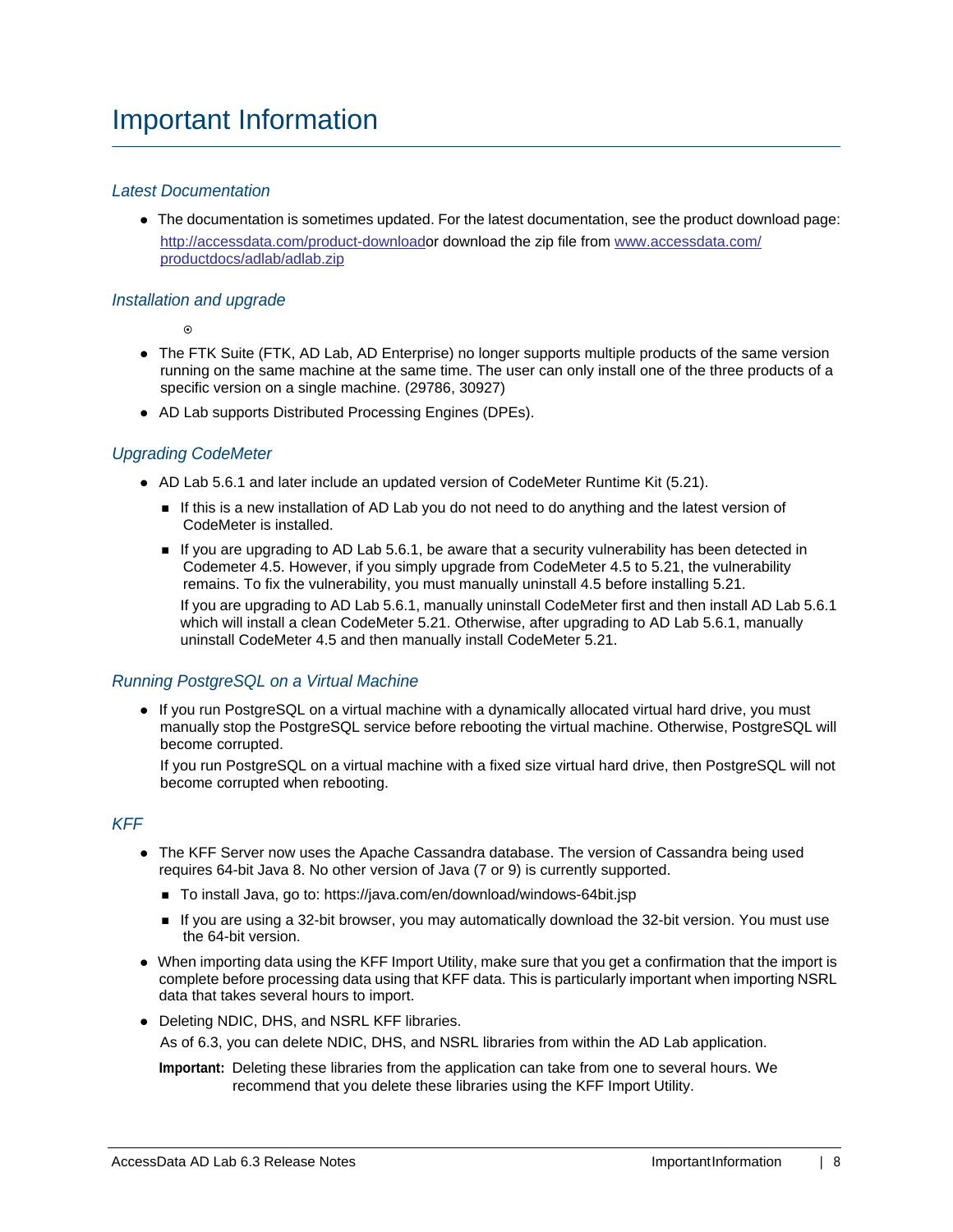## *Recommendations*

- Cerberus writes binaries to the AD Temp folder momentarily in order to perform the malware analysis. Upon completion, it will quickly delete the binary. It is important to ensure that your antivirus is not scanning the AD Temp folder. If the antivirus deletes/quarantines the binary from the temp, Cerberus analysis will not be performed.
- If you choose to have a case's database files placed in the case folder, do not move your case folder without first archiving and detaching the case.
- When creating a Custom Data View, the available filter list should not include: Checked Files, Unchecked Files (checked status is not available across users), Bookmarked Files, Labeled Files (too broad and will include all bookmarks or labels). These filters have been removed from the list. (6533)
- Difference in file handling when using Belkasoft parsing:

If a SQLite database is encountered in the evidence that could have been handled by the Belkasoft parser but the Belkasoft All-in-One processing option was not checked, that SQLite database will get expanded using a generic SQLite expansion that shows tables and rows.

Any evidence processed in the manner that is later re-processed (using Additional Analysis) with the Belkasoft All-in-One expansion option will NOT be expanded using Belksoft technology but will remain with the original expanded items.

To expand a SQLite database using Belkasoft technology that has already been expanded as a generic SQLite database, it must be added as a new, different piece of evidence, or a new case must be created.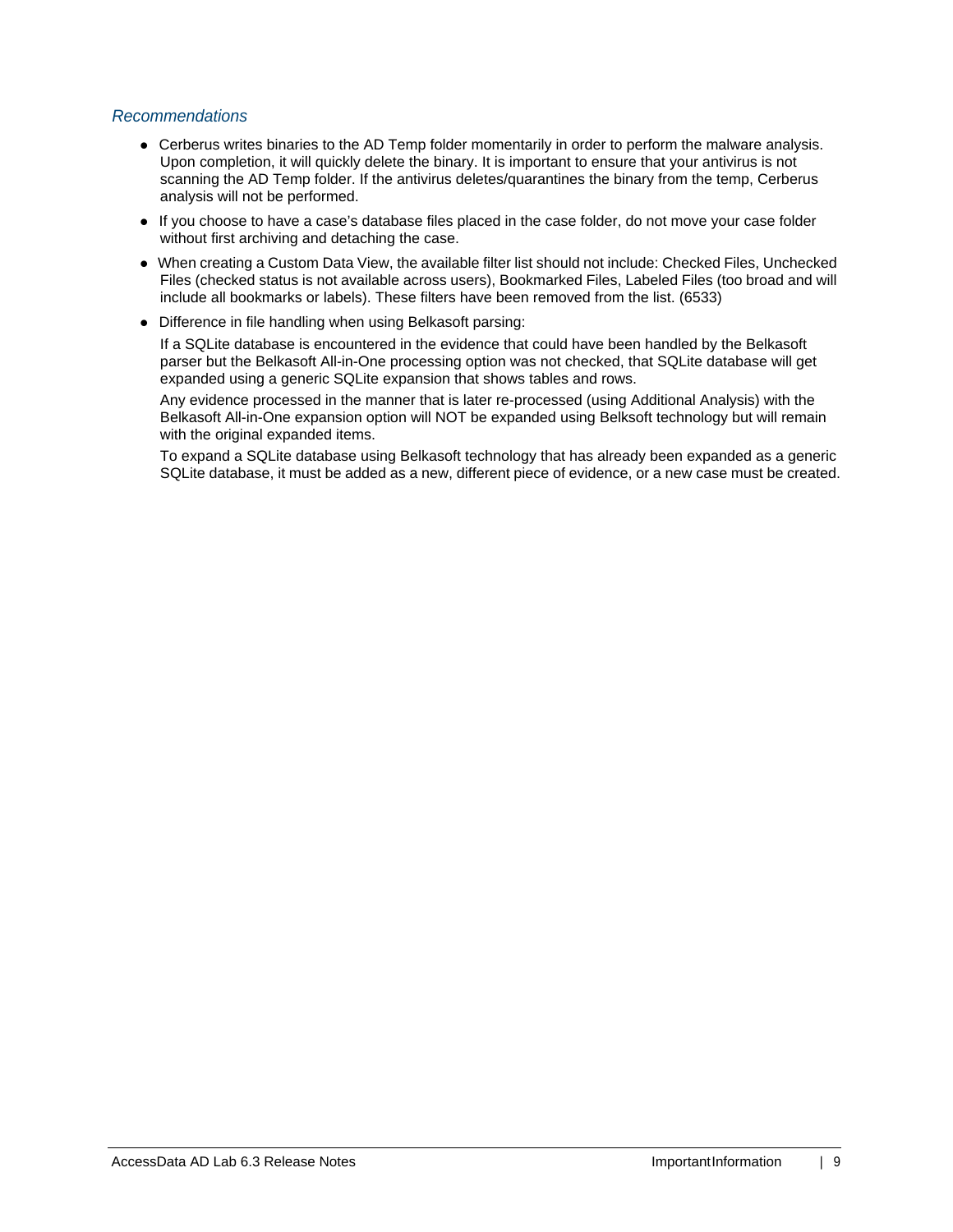# New AD1 files and Imager 3.4.x

Any AD1 file created by FTK or Summation 6.0 or later can only be opened with Imager 3.4.0 or later.

Imager 3.4 can be freely download from the AD website:

<http://accessdata.com/product-download>

Using an older version of Imager will result in an "Image detection failed" error.

This happens because the AD1 format was enhanced to support forward compatibility between AccessData products. Newer AD1s have a version 4 in the header instead of 3. A hex editor can be used to quickly determine if your AD1 is v3 or v4.

| Ø                | ۰<br>$\boldsymbol{\mathsf{x}}$<br>Hex Workshop - [C:\Forensic_Files\images\ad1\v4\PreciousV4.ad1] |                |                |                                    |                |           |                      |                 |                |                |                |                |                              |                         |                |                |                |                                                          |                      |
|------------------|---------------------------------------------------------------------------------------------------|----------------|----------------|------------------------------------|----------------|-----------|----------------------|-----------------|----------------|----------------|----------------|----------------|------------------------------|-------------------------|----------------|----------------|----------------|----------------------------------------------------------|----------------------|
|                  | Eile Edit Disk                                                                                    |                |                | Options Tools Plug-Ins Window Help |                |           |                      |                 |                |                |                |                |                              |                         |                |                |                |                                                          | $  \in$ $x$          |
|                  | 6 F & #                                                                                           |                |                | 《毛星代国                              |                |           | 吵                    | e               |                | 品品品色           |                | 唱              |                              |                         | ↓日吗            |                |                | $\frac{1}{\sqrt{2}}\sum_{i=1}^{\infty}$<br>٥<br>$\equiv$ |                      |
| ₽                | 临海路                                                                                               | $\mathcal{A}$  |                |                                    |                | 镲         | 匣                    |                 | Legacy ASCII   |                |                | ٧              | 988                          |                         |                |                |                |                                                          |                      |
|                  |                                                                                                   | $\circ$        |                | 2                                  | 3              | 4         | 5                    | 6               |                | 8              | 9              | A              | B                            |                         | D              | Ē              | F              | 0123456789ABCDEF                                         |                      |
|                  | 00000140                                                                                          | 0 <sub>0</sub> | 0 <sup>0</sup> | O                                  | 0 <sub>0</sub> | 0.0       | 0 <sub>0</sub>       | 0.O             | 00             | 00             | 00             | 00             | 0 <sub>0</sub>               | 0<br>Ð                  | 0 <sub>0</sub> | 00             | 00             |                                                          | ۸                    |
|                  | 00000150                                                                                          | 00             | 0<br>0         | 0                                  | 0<br>$\circ$   | Û.<br>0   | 0<br>0               | 0<br>0          | 0 <sup>0</sup> | 00             | 0 <sup>0</sup> | $\theta$<br>0  | 0 <sup>0</sup>               | 0<br>0                  | 00             | 00             | 00             |                                                          |                      |
|                  | 00000160                                                                                          | 00             | 0 <sub>0</sub> | 0                                  | 0 <sup>0</sup> | 00        | 0 <sub>0</sub>       | 00              | 0 <sup>0</sup> | 00             | 0 <sub>0</sub> | 0.0            | 0 <sup>0</sup>               | $\theta$<br>$\Omega$    | 00             | 0.0            | 0 <sub>0</sub> |                                                          |                      |
|                  | 00000170                                                                                          | 00             | 00             | Ð                                  | 00             | 00        | 0 <sup>0</sup>       | 00              | 0 <sub>0</sub> | 00             | 0 <sup>0</sup> | 00             | 00                           | 00                      | 00             | 00             | 00             |                                                          |                      |
|                  | 00000180                                                                                          | 00             | 00             | 0                                  | 00             | 00        | 0<br>0               | 00              | 0<br>0         | 00             | 00             | 0.0            | 00                           | 00                      | 00             | 0.0            | 00             |                                                          |                      |
|                  | 00000190                                                                                          | 00             | o<br>O         | ο                                  | oο             | 00        | 00                   | 00              | 00             | 0.0            | 0 <sub>0</sub> | 0.0            | 00                           | 00                      | 00             | 0.0            | 00             |                                                          |                      |
|                  | 000001A0                                                                                          | 00             | 0<br>0         |                                    | 0 <sub>0</sub> | o.        | 0<br>0               | 00              | $\circ$<br>0   | 00             | 0 <sub>0</sub> | 00             | 0 <sub>0</sub>               | 0<br>0                  | 00             | 00             | 0 <sup>0</sup> |                                                          |                      |
|                  | 000001B0                                                                                          | 0.0            | 00             | $\circ$<br>0                       | 0 <sup>0</sup> | 00        | 00                   | 00              | 00             | 00             | 0 <sup>0</sup> | O<br>Ð         | 00                           | 0<br>$\Omega$           | 00             | 00             | 00             |                                                          |                      |
|                  | 000001C0                                                                                          | 00             | 0Q             |                                    | 0 <sup>0</sup> |           | 0 <sup>0</sup>       |                 | 00             | 00             | 00             | 00             | 0 <sub>0</sub>               | 00                      | 00             | 0 <sub>0</sub> | 00             |                                                          |                      |
|                  | 000001D0                                                                                          | 00             | 00             | <b>Bu</b> down                     |                | $^{188}$  | .00                  | -88             | 0 <sup>0</sup> | 00             | 0 <sup>0</sup> | 00             | 0 <sup>0</sup>               | 00                      | 0 <sup>0</sup> | 00             | 00             |                                                          |                      |
| 10.0             | 0001E0                                                                                            | OO.            | 00             | 00.                                | 0.0            | 00.       | 0 <sub>0</sub>       | 0.0             | 0Q             | 0.0            | 0.0            | 0 <sub>0</sub> | 0,0                          | 00                      | 00             | o<br>0         | 0 <sub>0</sub> | $4$ or                                                   |                      |
|                  | 000001F0                                                                                          | 00             |                | 00000                              | ত ত            |           |                      |                 | 00             |                | 00             |                | 00                           |                         | őσ             |                | ₩              |                                                          |                      |
|                  | 00000200                                                                                          |                | 44             |                                    | 4 F            | 4         | 49                   | 43              | 41             | 4 C            | 49             | 4 D            | 41                           | 4                       | 45             | 0 <sub>0</sub> | 00             | ADLOGICALIMAG                                            |                      |
|                  | 00000210                                                                                          |                | 04 00          | 0<br>0                             | 0 <sup>0</sup> | 01        | 0 <sup>0</sup>       | 00              | 0 <sup>0</sup> | 00             | 00             | 01             | 0 <sub>0</sub>               | 9<br>$\theta$           | $^{00}$        | 0 <sub>0</sub> | 00             |                                                          |                      |
|                  | 00000220                                                                                          | υU             | 0 <sub>0</sub> |                                    | 00             | 71        | 01                   | 00              | 00             | 00             | 00             | 0 <sub>0</sub> | 0 <sub>0</sub>               | 34                      | 00             | 0 <sub>0</sub> | 0 <sub>0</sub> | a                                                        |                      |
|                  | 00000230                                                                                          | 52             | 31             | 0<br>n                             | 00             | 5<br>Ċ    | 00                   | 00              | 00             | 00             | 00             | 00             | 0 <sub>0</sub>               | 3<br>E                  | 46             | FA             | 02             | R1.                                                      |                      |
|                  | 00000240                                                                                          | 0 <sub>0</sub> | 0 <sup>0</sup> | 0<br>Ω                             | 00             | 00        | 0 <sub>0</sub>       | 00              | 0 <sub>0</sub> | 00             | 00             | 00             | 00                           | 4                       | 4D             | FA             | 02             | $.$ $GM.$ .                                              |                      |
|                  | 00000250                                                                                          | 00             | 00             | 0<br>Ð                             | 00             | 00        | 00                   | 00              | 00             | 00             | 00             | 00             | 00                           | 70                      | 72             | 65             | 63             | .prec                                                    |                      |
|                  | 00000260                                                                                          | 69             | 6F             | 75                                 | 73             | 2E        | 30                   | 30              | 31             | 5c             | 50             | 61             | 72                           | 74                      | 69             | 74             | 69             | ious.001\Partiti                                         |                      |
|                  | 00000270                                                                                          | 6F             | 6E             | 2                                  | 31             | 20        | 5B                   | 31              | 32             | 32             | 4D             | 42             | 5 <sub>D</sub>               | 5<br>с                  | 54             | 68             | 65             | $\mathbf{1}$<br>$[122MB]$ The<br>on                      |                      |
|                  | 00000280                                                                                          | 20             | 50             | 72                                 | 65             | 63        | 69                   | 6F              | 75             | 73             | 20             | 5B             | 4E                           | 54                      | 46             | 53             | 5 <sub>D</sub> | Precious [NTFS]                                          |                      |
|                  | 00000290                                                                                          | A7             | 00             | 00                                 | 00             | 00        | 00                   | 00              | 0<br>о         | 03             | 00             | 0.0            | 00                           | 01                      | 90             | 0 <sup>0</sup> | 00             |                                                          |                      |
|                  | 000002A0                                                                                          | 03             | 00             | 0<br>0                             | 00             | 35        | 31                   | 32              | C1             | 00             | 00             | 00             | 00                           | 00                      | 00             | 00             | 03             | 512                                                      |                      |
|                  | 000002B0<br>000002C0                                                                              | 00<br>36       | 00             | 0<br>Ð                             | 02<br>00       | 90<br>0.0 | 0 <sup>0</sup><br>00 | 0.0<br>00       | 06             | 00<br>00       | 00<br>03       | 00<br>0<br>0   | 32<br>00                     | 35                      | 30<br>03       | 35             | 32<br>00       | .25052<br>$-1$<br>and and                                |                      |
|                  | 000002D0                                                                                          | 00             | DA<br>05       | 0<br>0<br>0<br>0                   | 0 <sup>0</sup> | 0.0       | 36                   | 38              | 00<br>30       | 39             | 36             | F3             | 0 <sub>0</sub>               | 0<br>0<br>0<br>$\theta$ | 0 <sup>0</sup> | 90<br>0.0      | 00             | .<br>.68096.                                             |                      |
|                  | 000002E0                                                                                          | 00             | 00             |                                    | 00             |           | 0 <sub>0</sub>       | 04              | 90             | 0 <sup>0</sup> | 00             | 0<br>5         | 00                           | 0                       | 00             | 66             | 61             |                                                          |                      |
|                  | 000002F0                                                                                          | 6С             | 73             | 6<br>5                             | 13             | 0         | 00                   | 00              | 00             | 00             | 0 <sub>0</sub> | 00             | 01                           | 0<br>0                  | 0 <sup>0</sup> | 00             | 05             | 1se                                                      |                      |
|                  | 00000300                                                                                          | 90             | 00             | 00                                 | 0 <sup>c</sup> | 00        | 0 <sub>0</sub>       | 00              | 54             | 68             | 65             | 20             | 50                           | 72                      | 65             | 63             | 69             | $\ldots$ The<br>Preci                                    |                      |
|                  |                                                                                                   |                |                |                                    |                |           |                      |                 |                |                |                |                |                              |                         |                |                |                |                                                          |                      |
|                  | Precious V4.                                                                                      |                |                |                                    |                |           |                      |                 |                |                |                |                |                              |                         |                |                |                |                                                          |                      |
| ×                | <b>Structures</b>                                                                                 |                |                |                                    | v/目            |           |                      | MHHAA 10 10 3 2 |                |                |                |                | $\pmb{\times}$<br>$\epsilon$ | <b>Checksum Results</b> |                |                |                | None                                                     | $\vee$ X $\approx$ X |
|                  | Member <sub>16</sub>                                                                              |                |                | Value (dec) $\rho$                 |                |           |                      | Value (hex) /   |                | Size In        |                |                | $\ddot{\Phi}$                | Document                |                |                |                | Checksum 10<br>Algorithm                                 | Checksum/Dig         |
|                  |                                                                                                   |                |                |                                    |                |           |                      |                 |                |                |                |                |                              |                         |                |                |                |                                                          |                      |
|                  |                                                                                                   |                |                |                                    |                |           |                      |                 |                |                |                |                |                              |                         |                |                |                |                                                          |                      |
| Structure Viewer |                                                                                                   |                |                |                                    |                |           |                      |                 |                |                |                |                |                              | ¢                       |                |                |                |                                                          | $\rightarrow$        |
|                  |                                                                                                   |                |                |                                    |                |           |                      |                 |                |                |                |                | Readts                       |                         |                |                |                | Compare W Checksum   19 Find   Bookmarks   B Output      |                      |
|                  | Ready<br>Cursor: 000002CD<br>Caret: 00000210<br>49958983 bytes<br>OVR MOD READ                    |                |                |                                    |                |           |                      |                 |                |                |                |                |                              |                         |                |                |                |                                                          |                      |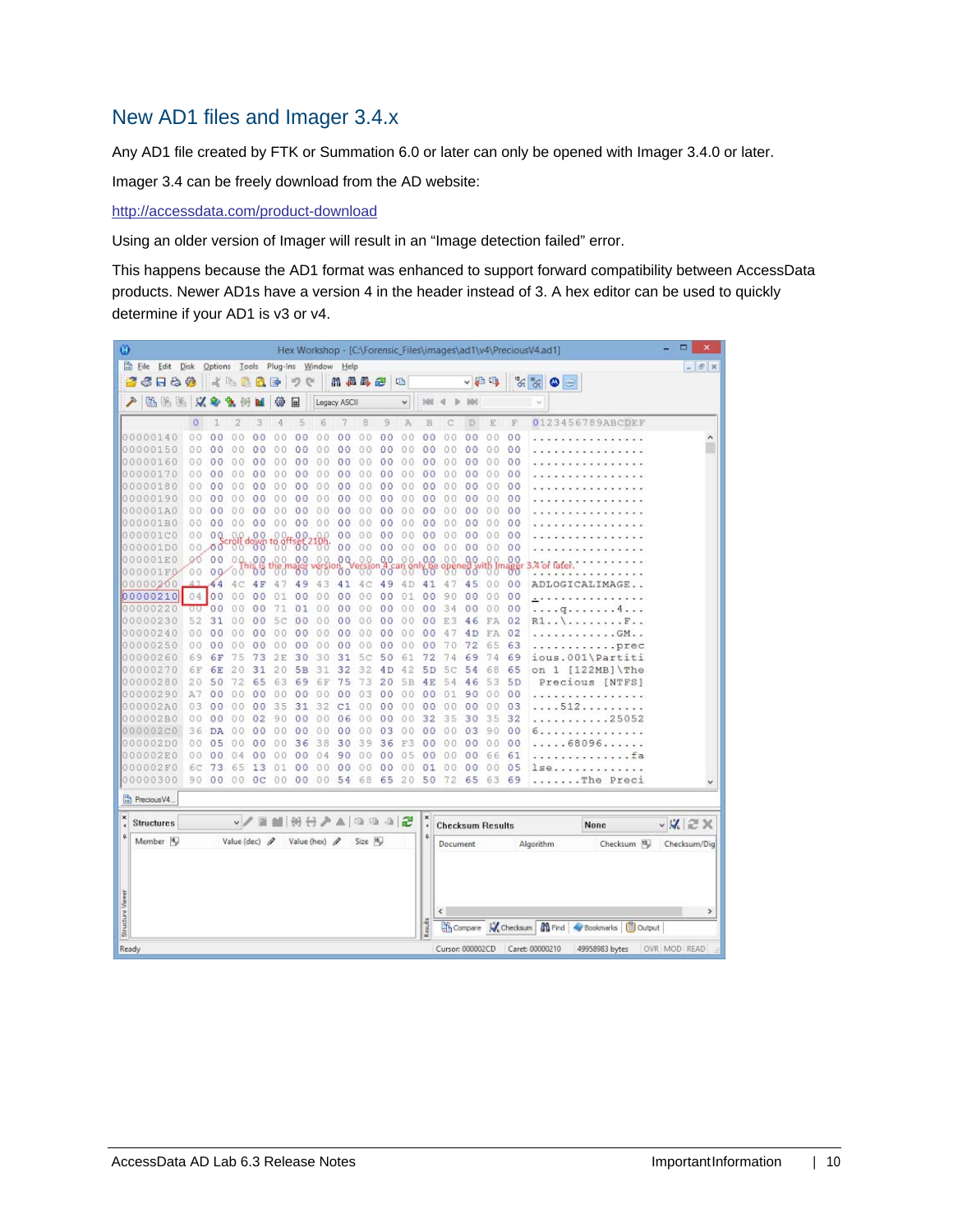# Known Issues in 6.3

- Lab will freeze momentarily when applying a label on large cases over 60 million objects when the Labels Column is in the grid. It will freeze until labeling completes. (6016)
- Filters created within a case are automatically global, but unable to be used in other cases. (42681/ 41698)

**Workaround**: Close the case and close FTK. When you open FTK and a new case the filter will no longer be available.

- If FTK is viewing text at the time the user performs additional analysis on that same text, the additional analysis job will fail. (40598, 1143)
- Some self/user-made certificates may not work in Management Server. (42450, 1202) **Workaround**: Contact AccessData Support for instructions on creating a valid certificate using OpenSSL. (5995)
- When using Credant, if the MS Update KB172605 has been applied to Windows 7, the error "Failed to retrieve keybundle. Check Machine ID and Shield ID" will occur. (5130)

**Workaround**: To make sure this is working properly, users need to either acquire the image with the patch installed, or remove the patch from the Evidence Processing machines while processing.

- Custom Data View selections do not work when applied to a group. They must be applied to individual users. (7475)
- Email attachments that haven't been downloaded by Windows 10 Mail will show an attachment, but it will not be accessible. This is working as designed. (6451)
- Edge browser artifacts are found under the IE database type. (5084) **Workaround**: Data is still parsed but is identified as IE data. Search the IE data for the Edge artifacts you are looking for.
- When pausing a job in the processing list, no other jobs will start processing (if they have not started already) until the paused job is resumed. (11216, 11217)
- Users with the Case Reviewer role are unable to browse PST folders from the Email Tab. (8430) **Workaround**: Add the following Case Rights to the Case Reviewer role: View Ignored Data, View Privileged Data. To do this, select Case Reviewer in the Define Roles dialog, check these two Case Rights and use the Save As button to save it as a new role.
- When importing data into KFF or Project VIC, you may get an error during the import. **Workaround**: Go to the KFF Hash Sets or Project VIC page, delete the hash set, and re-import it.